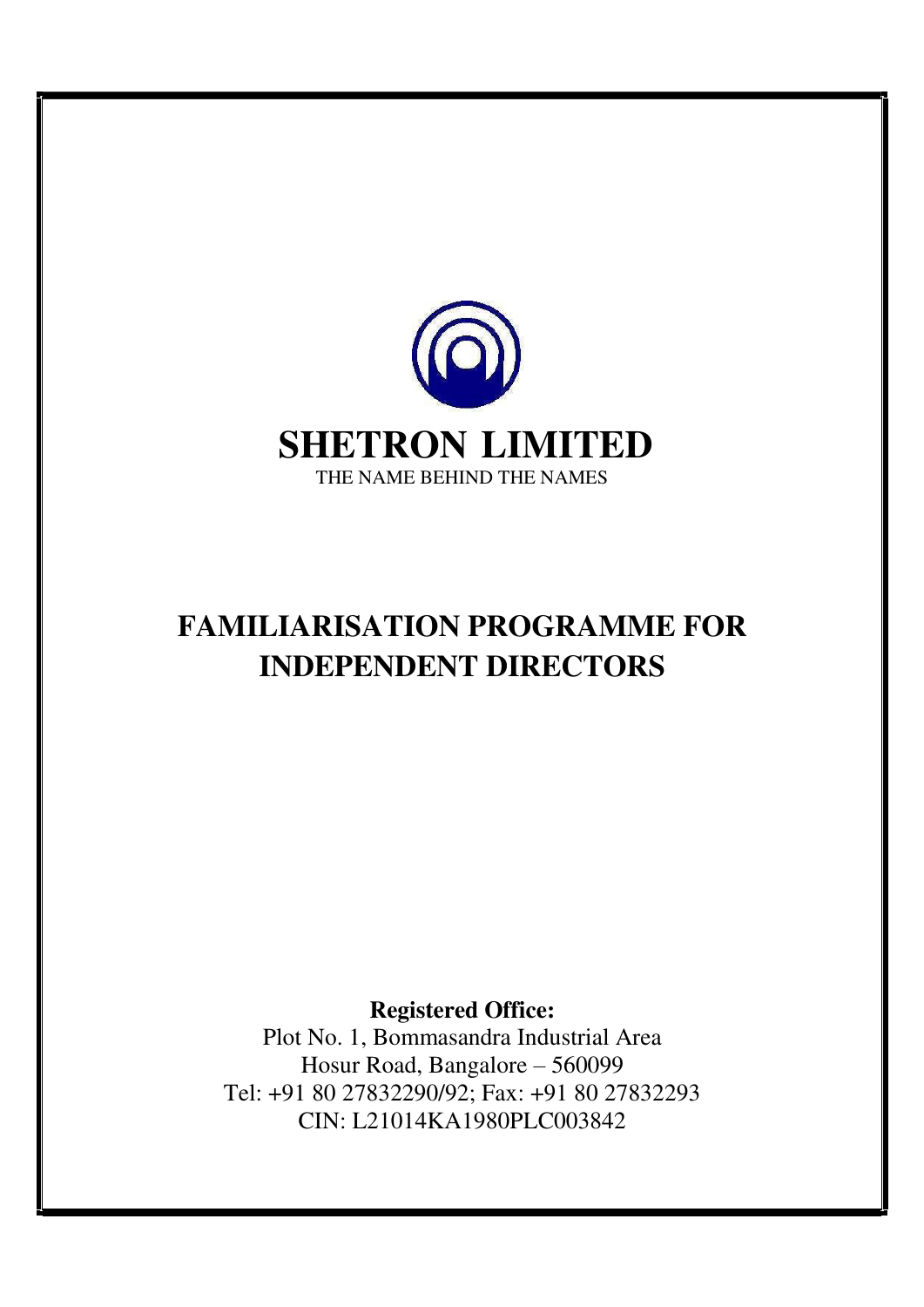## **FAMILIARISATION PROGRAMME FOR INDEPENDENT DIRECTORS (In terms of Clause 49(II)(B)(7) of the Listing Agreement with the Stock Exchanges)**

Clause  $49(II)(B)(7)$  of the Listing Agreement with the Stock Exchange states that:

- a) The Company shall familiarise the Independent Directors with the Company, their roles, rights, responsibilities in the company, nature of the industry in which the company operates, business model of the company, etc., through various programmes.
- b) The details of such familiarisation programmes shall be disclosed on the Company's website and a web link thereto shall also be given in the Annual Report.

In compliance with the said requirement of the Listing Agreement, M/s Shetron Limited has continued to familiarise its Directors about the Company, its products, the nature of industry, business policies and procedures, review of internal audit, risk management framework, business model of the Company, etc.

The Independent Directors are also provided with detailed Appointment Letter incorporating their roles, responsibilities and functions to be discharged by them as members of the Board and various committees of the Board.

The presentations at Board meetings include updates on regulatory, business environment, quarterly operation reports which includes business performance, operations, market share, financial parameters, working capital management, senior management changes, litigations, compliances, and subsidiary data.

Each member of the Board, including independent directors, have been complete access to any information relating to the Company, whenever they so request.